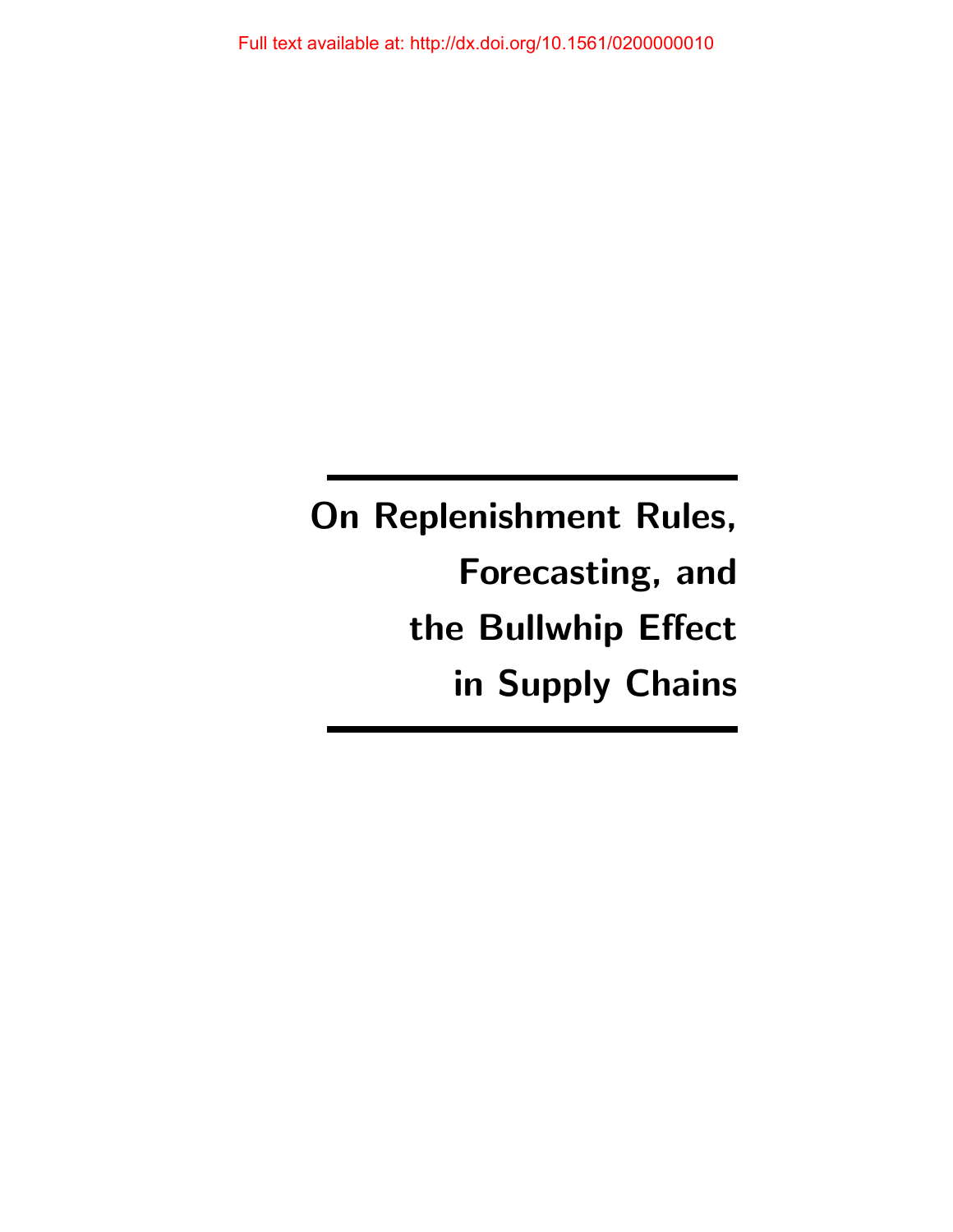# On Replenishment Rules, Forecasting, and the Bullwhip Effect in Supply Chains

## Stephen M. Disney

Cardiff University Aberconway Building, Colum Drive Cardiff, CF10 3EU, UK DisneySM@cardiff.ac.uk

# Marc R. Lambrecht

Katholieke Universiteit Leuven Naamsestraat 69 3000 Leuven, Belgium marc.lambrecht@econ.kuleuven.be



## the essence of knowledge

Boston – Delft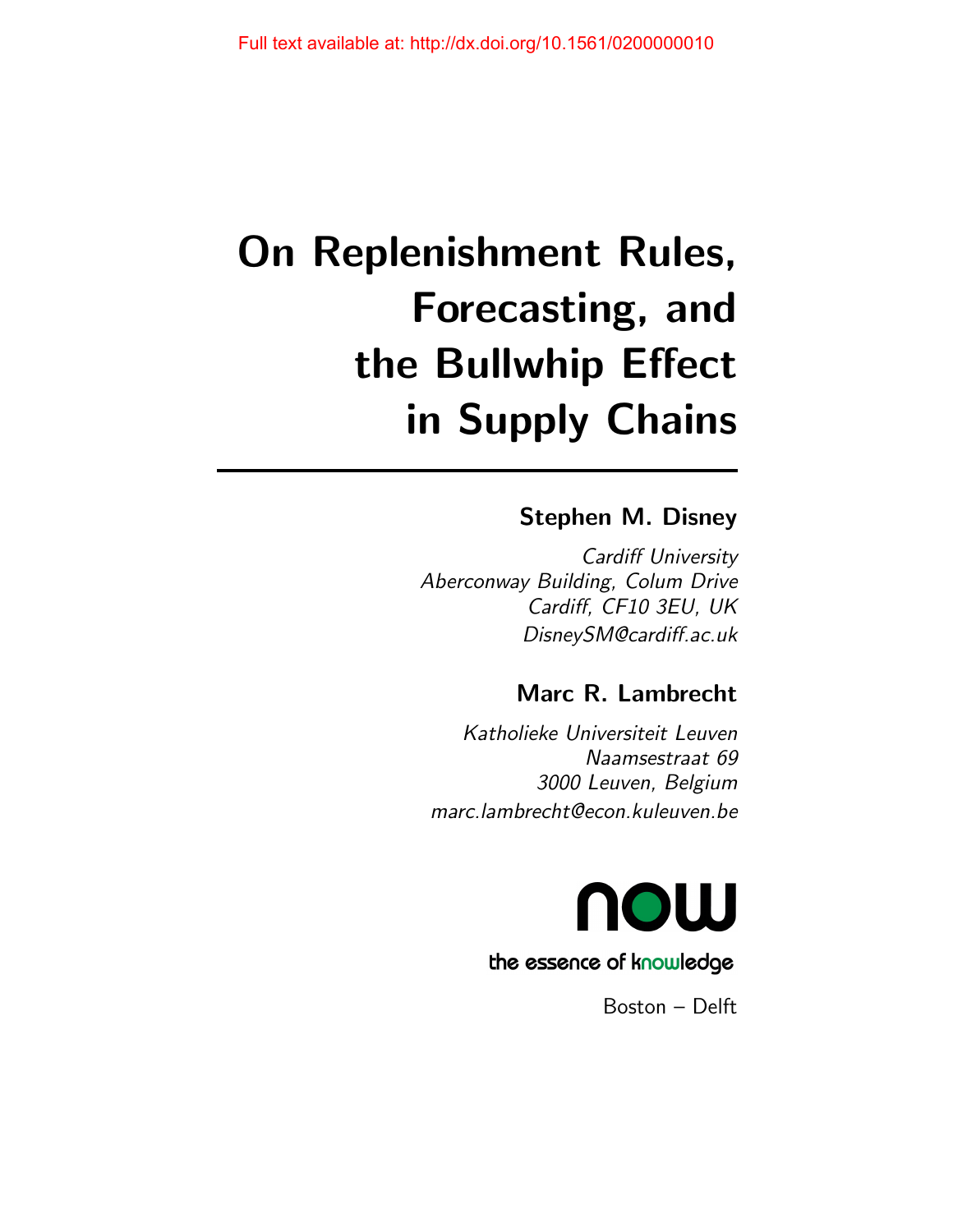## Foundations and Trends ${}^{\text{\textregistered}}$  in Technology, Information and Operations Management

Published, sold and distributed by: now Publishers Inc. PO Box 1024 Hanover, MA 02339 USA Tel. +1-781-985-4510 www.nowpublishers.com sales@nowpublishers.com

Outside North America: now Publishers Inc. PO Box 179 2600 AD Delft The Netherlands Tel. +31-6-51115274

The preferred citation for this publication is S. M. Disney and M. R. Lambrecht, On Replenishment Rules, Forecasting, and the Bullwhip Effect in Supply Chains, Foundation and Trends  $\overline{\mathfrak{B}}$  in Technology, Information and Operations Management, vol 2, no 1, pp 1–80, 2007

ISBN: 978-1-60198-132-5 c 2008 S. M. Disney and M. R. Lambrecht

All rights reserved. No part of this publication may be reproduced, stored in a retrieval system, or transmitted in any form or by any means, mechanical, photocopying, recording or otherwise, without prior written permission of the publishers.

Photocopying. In the USA: This journal is registered at the Copyright Clearance Center, Inc., 222 Rosewood Drive, Danvers, MA 01923. Authorization to photocopy items for internal or personal use, or the internal or personal use of specific clients, is granted by now Publishers Inc for users registered with the Copyright Clearance Center (CCC). The 'services' for users can be found on the internet at: www.copyright.com

For those organizations that have been granted a photocopy license, a separate system of payment has been arranged. Authorization does not extend to other kinds of copying, such as that for general distribution, for advertising or promotional purposes, for creating new collective works, or for resale. In the rest of the world: Permission to photocopy must be obtained from the copyright owner. Please apply to now Publishers Inc., PO Box 1024, Hanover, MA 02339, USA; Tel. +1-781-871-0245; www.nowpublishers.com; sales@nowpublishers.com

now Publishers Inc. has an exclusive license to publish this material worldwide. Permission to use this content must be obtained from the copyright license holder. Please apply to now Publishers, PO Box 179, 2600 AD Delft, The Netherlands, www.nowpublishers.com; e-mail: sales@nowpublishers.com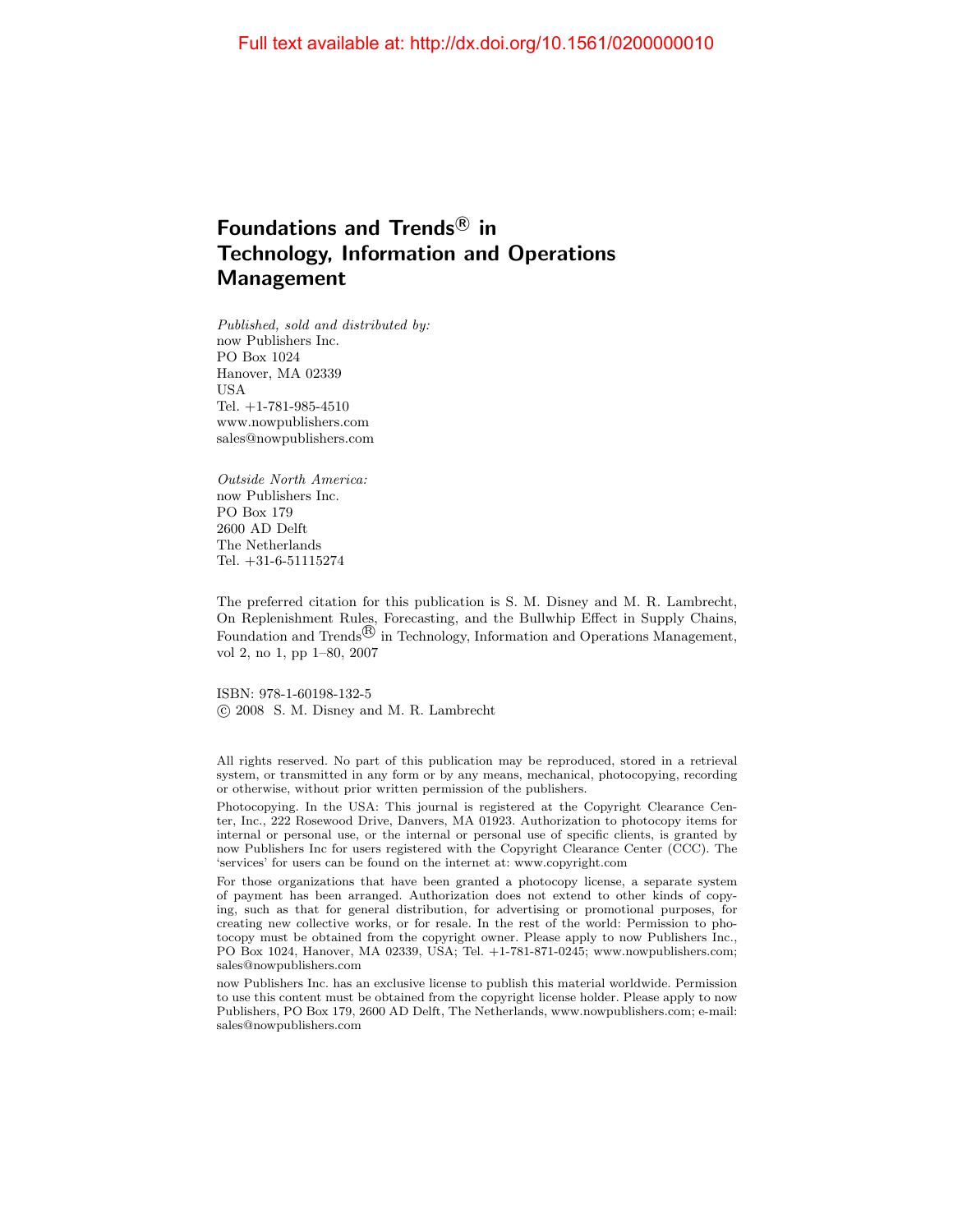# Foundations and Trends<sup>®</sup> in Technology, Information and Operations Management

Volume 2 Issue 1, 2007

#### Editorial Board

## Editor-in-Chief:

Uday Karmarkar

Times Mirror Chair in Mgmt Startegy & Policy The Anderson School at UCLA Los Angeles, California 90095-1418 USA uday.karmarkar@anderson.ucla.edu

#### Editors

Uday Apte (Southern Methodist University) Rajiv Banker (Temple University) Gabriel Bitran (MIT) Roger Bohn (UC San Diego) Gerard Cachon (University of Pennsylvania) Morris Cohen (University of Pennsylvania) Sriram Dasu (University of Southern California) Awi Federgruen (Columbia University) Marshall Fisher (University of Pennsylvania) Art Geoffrion (UCLA) Steve Graves (MIT) Vijay Gurbaxani (UC Irvine) Wallace J. Hopp (Northwestern University)

Ananth Iyer (Purdue University) Sunder Kekre (Carnegie Mellon University) Ton de Kok (Technical University Eindhoven) Panos Kouvelis (Washington University) Christoph Loch (INSEAD) Haim Mendelson (Stanford University) Mohanbir Sawhney (Northwestern University) Avi Seidman (University of Rochester) Josep Valor (IESE Business School) Jo van Nunen (Erasmus University) Garrett van Ryzin (Columbia University) Luk van Wassenhove (INSEAD) Andrew Whinston (University of Texas, Austin) Candice Yano (UC Berkeley)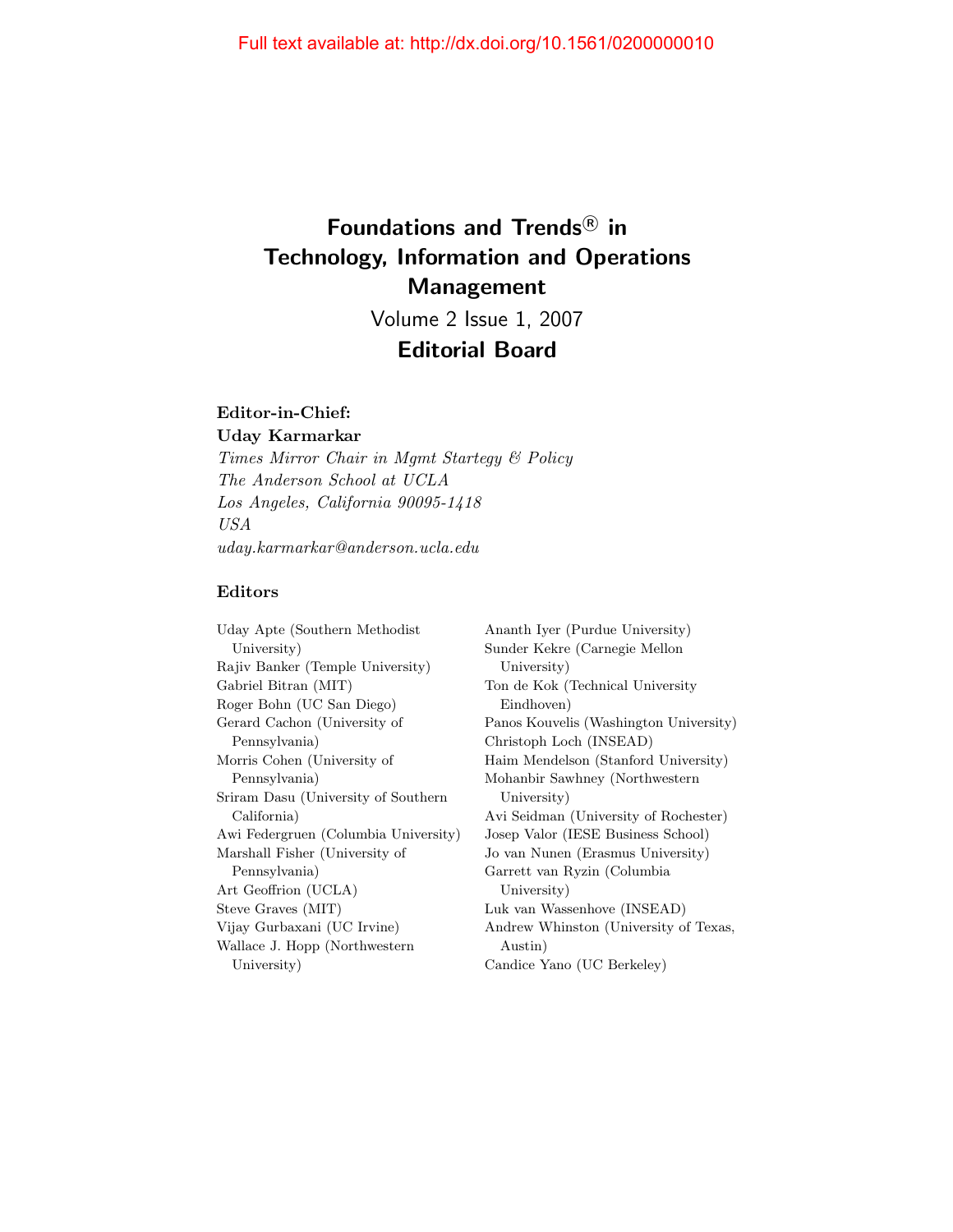## Editorial Scope

Foundations and Trends $^{\circledR}$  in Technology, Information and Operations Management will publish survey and tutorial articles in the following topics:

- B2B Commerce
- Business Process Engineering and Design
- Business Process Outsourcing
- Capacity Planning
- Competitive Operations
- Contracting in Supply Chains
- E-Commerce and E-Business Models
- Electronic markets, auctions and exchanges
- Enterprise Management Systems
- Facility Location
- Information Chain Structure and Competition
- International Operations
- Marketing/Manufacturing Interfaces
- Multi-location inventory theory
- New Product & Service Design
- Queuing Networks
- Reverse Logistics
- Service Logistics and Product Support
- Supply Chain Management
- Technology Management and Strategy
- Technology, Information and Operations in:
	- Automotive Industries
	- Electronics manufacturing
	- Financial Services
	- Health Care
	- Industrial Equipment
	- Media and Entertainment
	- Process Industries
	- Retailing
	- Telecommunications

#### Information for Librarians

Foundations and Trends<sup>®</sup> in Technology, Information and Operations Management, 2007, Volume 2, 4 issues. ISSN paper version 1571-9545. ISSN online version 1571-9553. Also available as a combined paper and online subscription.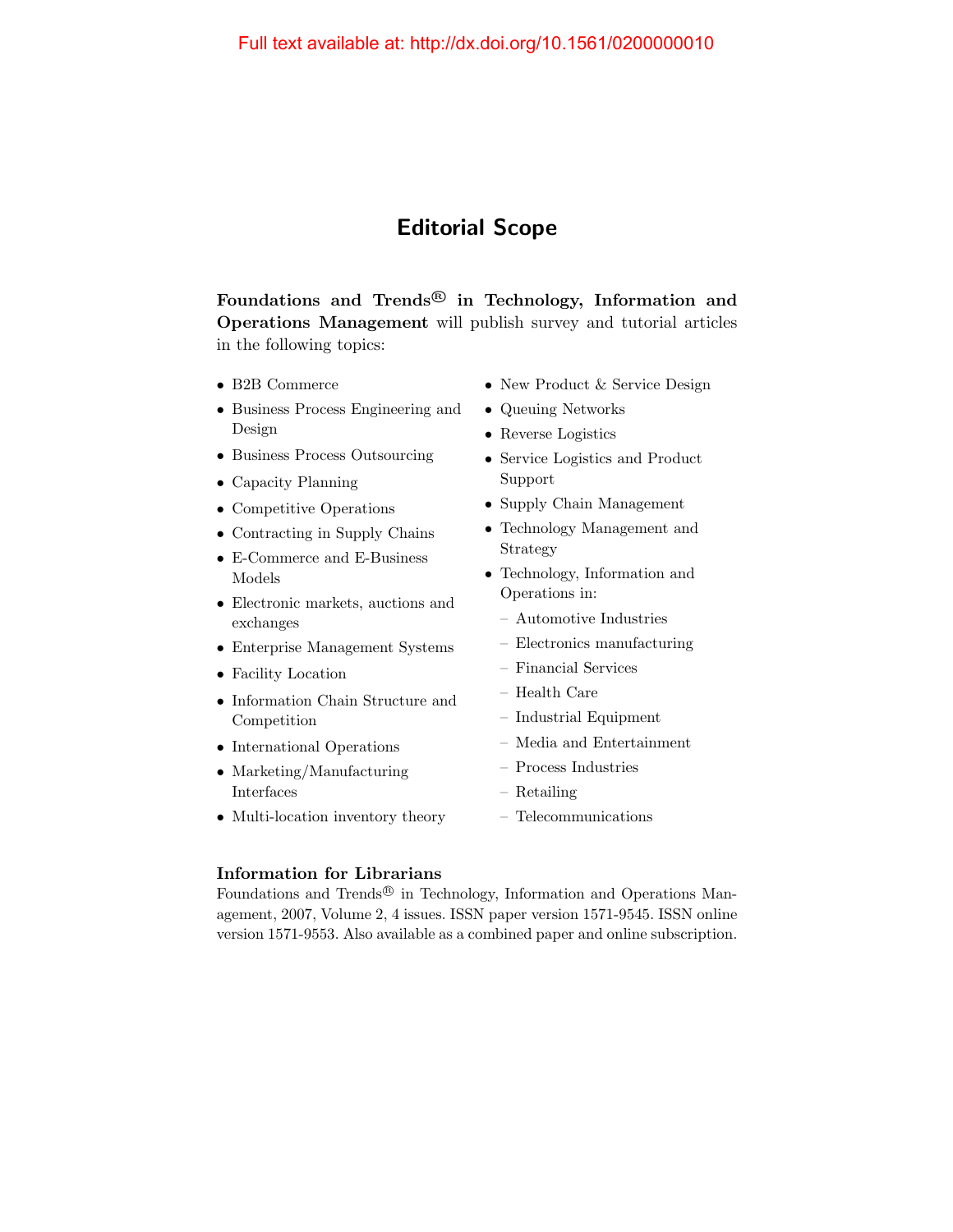Foundations and Trends<sup>®</sup> in Technology, Information and Operations Management Vol. 2, No. 1 (2007) 1–80 c 2008 S. M. Disney and M. R. Lambrecht DOI: 10.1561/0200000010



#### On Replenishment Rules, Forecasting, and the Bullwhip Effect in Supply Chains

## Stephen M. Disney<sup>1</sup> and Marc R. Lambrecht<sup>2</sup>

- $1$  Logistics Systems Dynamics Group, Cardiff Business School, Cardiff University, Aberconway Building, Colum Drive, Cardiff, CF10 3EU, UK, DisneySM@cardiff.ac.uk
- <sup>2</sup> Research Center for Operations Management, Katholieke Universiteit Leuven, Naamsestraat 69, 3000 Leuven, Belgium, marc.lambrecht@econ.kuleuven.be

#### Abstract

In this review we focus on supply coordination and use the bullwhip effect as the key example of supply chain inefficiency. We emphasize the managerial relevance of the bullwhip effect and the methodological issues so that both managers and researchers can benefit.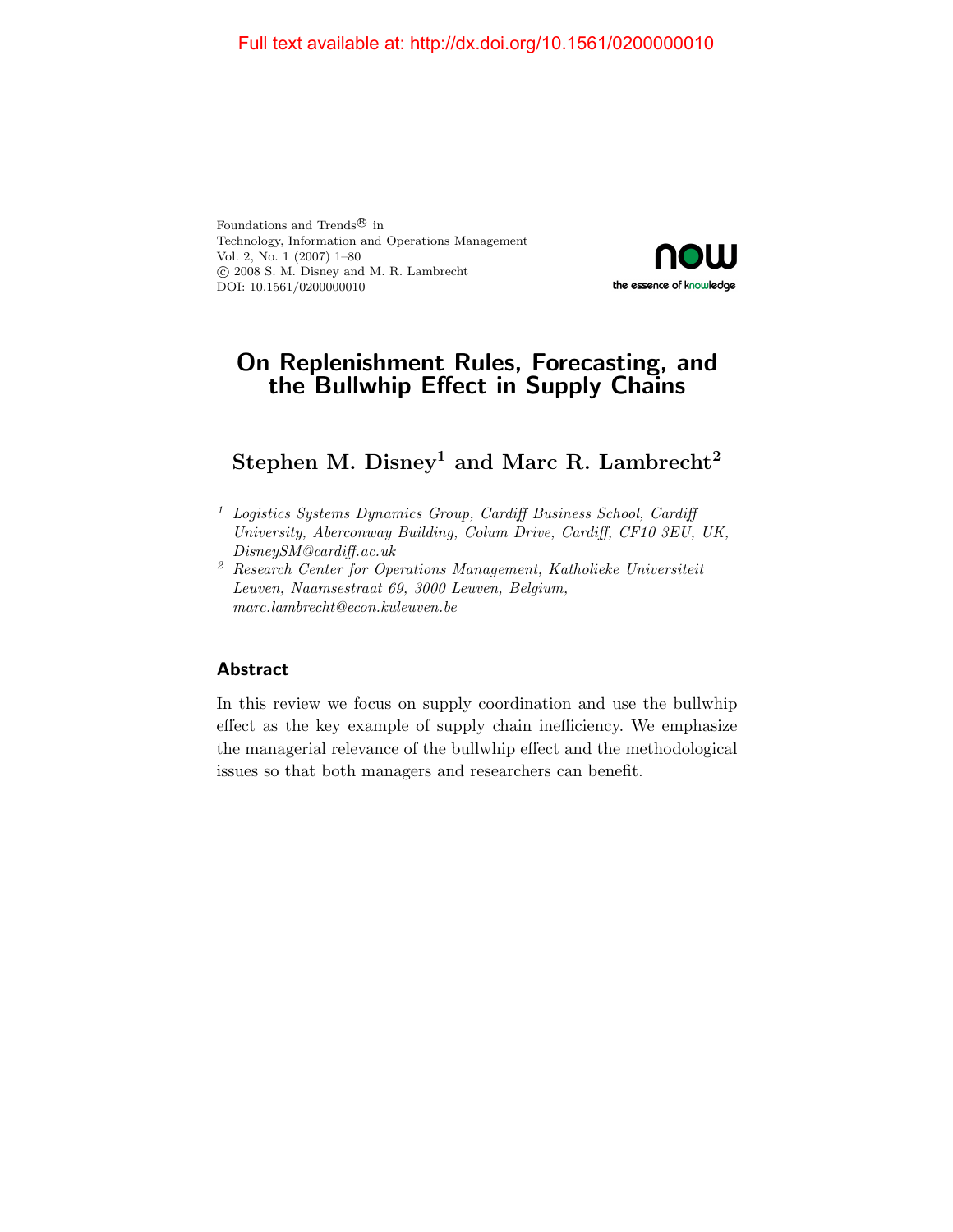# **Contents**

| $\mathbf{1}$   | <b>Modern Supply Chains</b>                     | $\mathbf{1}$ |
|----------------|-------------------------------------------------|--------------|
| $\overline{2}$ | The Bullwhip Effect: The Dynamics               |              |
|                | of Supply Chains                                | 3            |
| 2.1            | Empirical Evidence of Bullwhip                  | 3            |
| $2.2\,$        | Causes of the Bullwhip Effect                   | 8            |
| 2.3            | The Link Between the Bullwhip Effect and Supply |              |
|                | Chain Costs                                     | 10           |
| 3              | Methodological Approaches to Studying           |              |
|                | the Bullwhip Problem                            | $17\,$       |
| 3.1            | Continuous Time Methods                         | 18           |
| $3.2\,$        | Discrete Time Methods                           | 20           |
| $3.3\,$        | Other Approaches                                | 22           |
| 4              | Replenishment Rules, Forecasting, and           |              |
|                | the Demand Process                              | 25           |
| 4.1            | A Smoothing Replenishment Rule for              |              |
|                | a Stationary i.i.d.                             | 25           |
| 4.2            | Analysis of the Smoothing Rule Under Stationary |              |
|                | Demand                                          | 29           |
| 4.3            | A Smoothing Replenishment Rule Under            |              |
|                | $ARMA(1,1)$ Demand                              | 35           |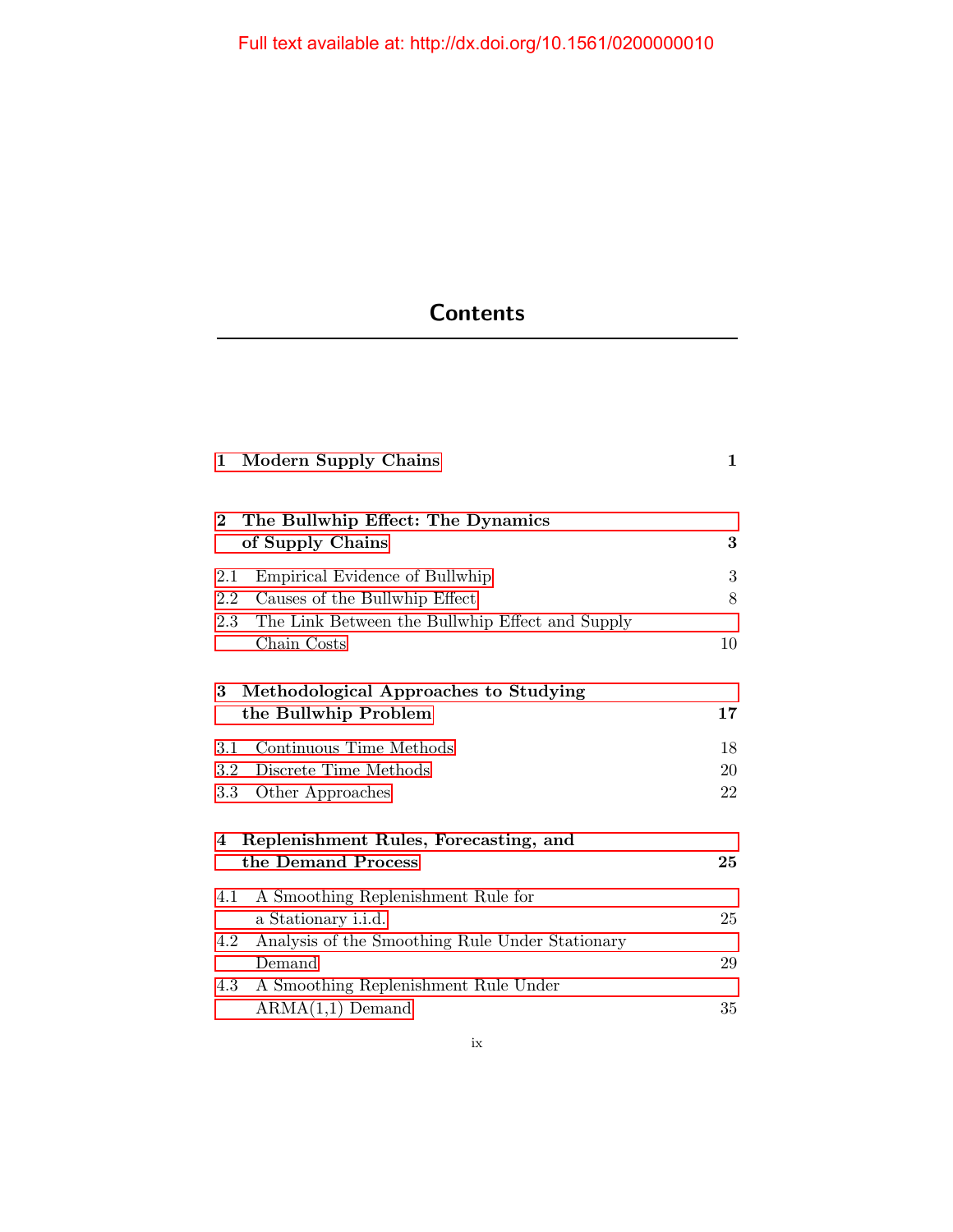| 4.4        | The Generalized Out Policy Under ARMA Demand                          | 38 |
|------------|-----------------------------------------------------------------------|----|
| 4.5        | Minimum Mean Squared Error Forecasting                                | 44 |
| $\bf{5}$   | Transferring the Inventory Decisions to the<br><b>Upstream Levels</b> | 47 |
| 6          | <b>Coordination of Replenishment Rules</b>                            |    |
|            | in a Multi-Echelon Setting                                            | 51 |
| 6.1        | The Retailer's Order and Inventory Variance                           | 52 |
| 6.2        | The Manufacturer's Order and Inventory Variance                       | 53 |
| 6.3        | The Sequential Optimization Scenario:                                 |    |
|            | The Self-Serving Focus                                                | 55 |
| 6.4        | The Global Optimization Problem: Supply Chain                         |    |
|            | Coordination                                                          | 58 |
| 6.5        | Linking the Variance Ratios to Costs                                  |    |
|            | in the Supply Chain                                                   | 62 |
| 6.6        | Practical Considerations                                              | 66 |
| 6.7        | Summary                                                               | 68 |
| 7          | <b>New Directions in Bullwhip Research</b>                            | 71 |
| 7.1        | The Square Root Law for Bullwhip                                      | 71 |
| 7.2        | Multi-Product Scenarios                                               | 72 |
| 7.3        | Stochastic Lead-Times                                                 | 73 |
| 7.4        | Multi-Echelon Supply Chain Scenarios                                  | 73 |
| 7.5        | Concluding Remarks                                                    | 75 |
| References |                                                                       | 77 |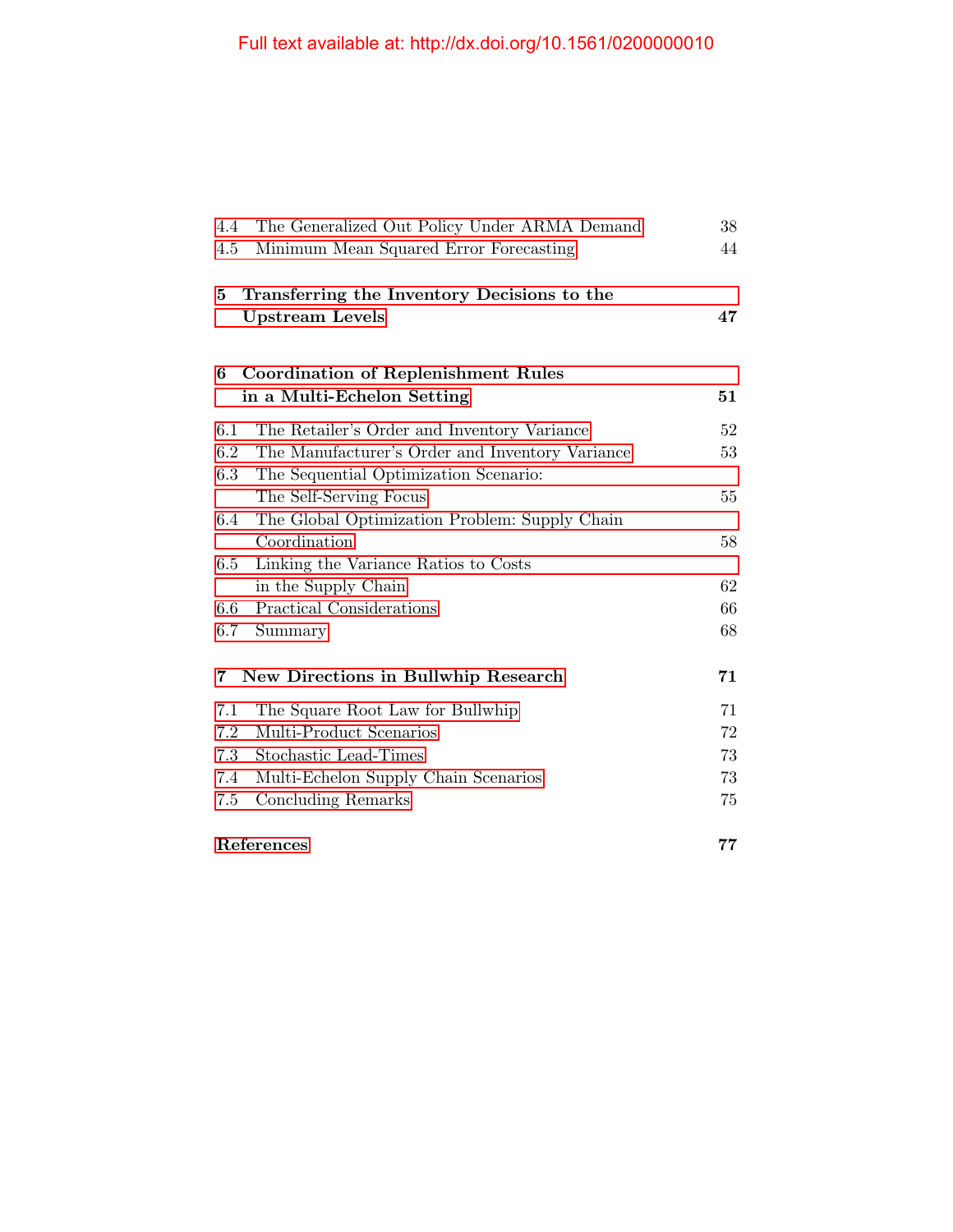## <span id="page-8-0"></span>Modern Supply Chains

1

Supply chains are networks of firms who pool their capabilities and resources in order to deliver value to the end consumer. Firms are no longer able to own or control complete supply chains. Information technology and modern logistics capabilities have created a global market where companies can take advantage of the opportunity to source internationally [\[51\]](#page-13-0). Companies have thus specialized and "partnered" globally with other companies. These companies have then to increasingly focus on logistics and supply chain coordination. Such coordination is now an essential business process.

Modern supply chain management starts with the premise that supply chain members are primarily concerned with optimizing their own objectives and this self-serving focus often results in poor performance. Another way of saying this is that a sequence of local optimum policies does not bring about a globally optimum solution [\[12\]](#page-11-0). Munson et al. [\[68\]](#page-14-0) summarize it as follows "When each member of a group tries to maximize his or her own benefit without regard to the impact on other members of the group, the overall effectiveness may suffer. Such inefficiencies often creep in when rational members of supply chains optimize individually instead of coordinating their efforts."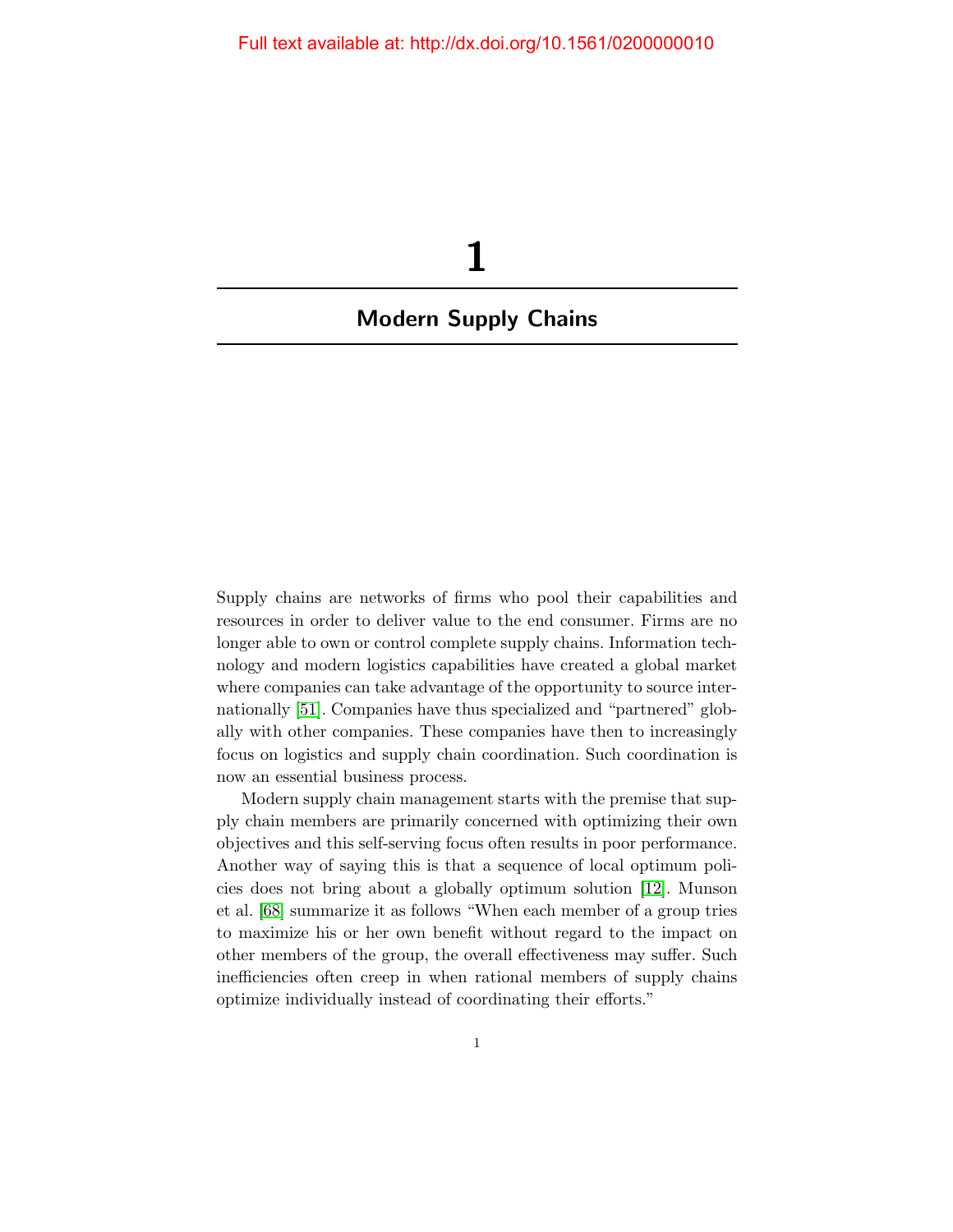#### 2 Modern Supply Chains

A well known example of such inefficiency is the bullwhip effect. This effect refers to the tendency of replenishment orders to increase in variability as one moves up the supply chain from retailer to manufacturer. A disintegrated material flow, combined with distorted demand information and a lack of replenishment rule alignment inevitably results in poor supply chain dynamics. This lack of coordination may even outweigh the benefits from specialization and economies of scale.

In this review we focus on supply coordination and use the bullwhip effect as the key example of supply chain inefficiency. We emphasize the managerial relevance of the bullwhip effect and the methodological issues so that both managers and researchers can benefit.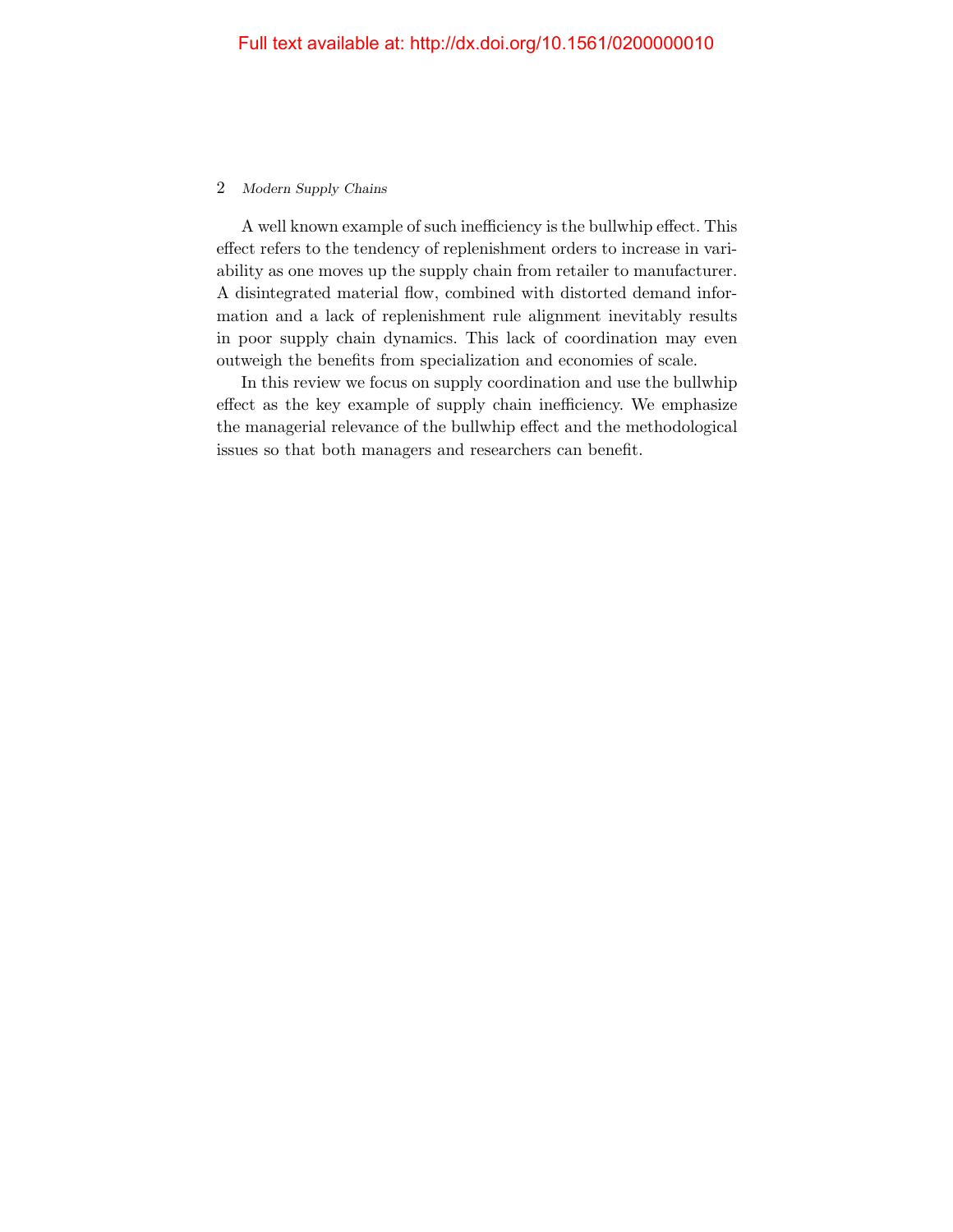- <span id="page-10-0"></span>[1] L. C. Alwan, J. J. Liu, and Y. Dong-Qing, "Stochastic characterization of upstream demand processes in a supply chain," IIE Transactions, vol. 35, pp. 207–219, 2003.
- [2] F. M. Asl and A. G. Ulsoy, "Analysis of a system of linear delay differential equations," Journal of Dynamic Systems, Measurement and Control, vol. 125, pp. 215–222, 2003.
- [3] K. J. Åström, Control System Design. 2005. Preprint, http://www.cds. caltech.edu/∼murray/courses/cds101/fa02/caltech/astrom.html, Verified 17th September 2005.
- [4] Y. Aviv, "A time-series framework for supply-chain inventory management," Operations Research, vol. 51, no. 2, pp. 210–227, 2003.
- [5] A. Balakrishnan, J. Geunes, and M. Pangburn, "Coordinating supply chains by controlling upstream variability propagation," Manufacturing and Service Operations Management, vol. 6, no. 2, pp. 163–183, 2004.
- [6] J. W. M. Bertrand, "Balancing production level variations and inventory variations in complex production systems," International Journal of Production Research, vol. 24, no. 5, pp. 1059–1074, 1986.
- [7] R. N. Boute, S. M. Disney, M. Lambrecht, and B. Van Houdt, "An integrated production and inventory model to dampen upstream demand variability in the supply chain," European Journal of Operational Research, vol. 178, no. 1, pp. 121–142, 2007.
- [8] R. N. Boute and M. R. Lambrecht, "Altruistic behaviour in supply chain management," Tijdschrift voor Economie en Management, vol. 52, pp. 499–513, September 2007.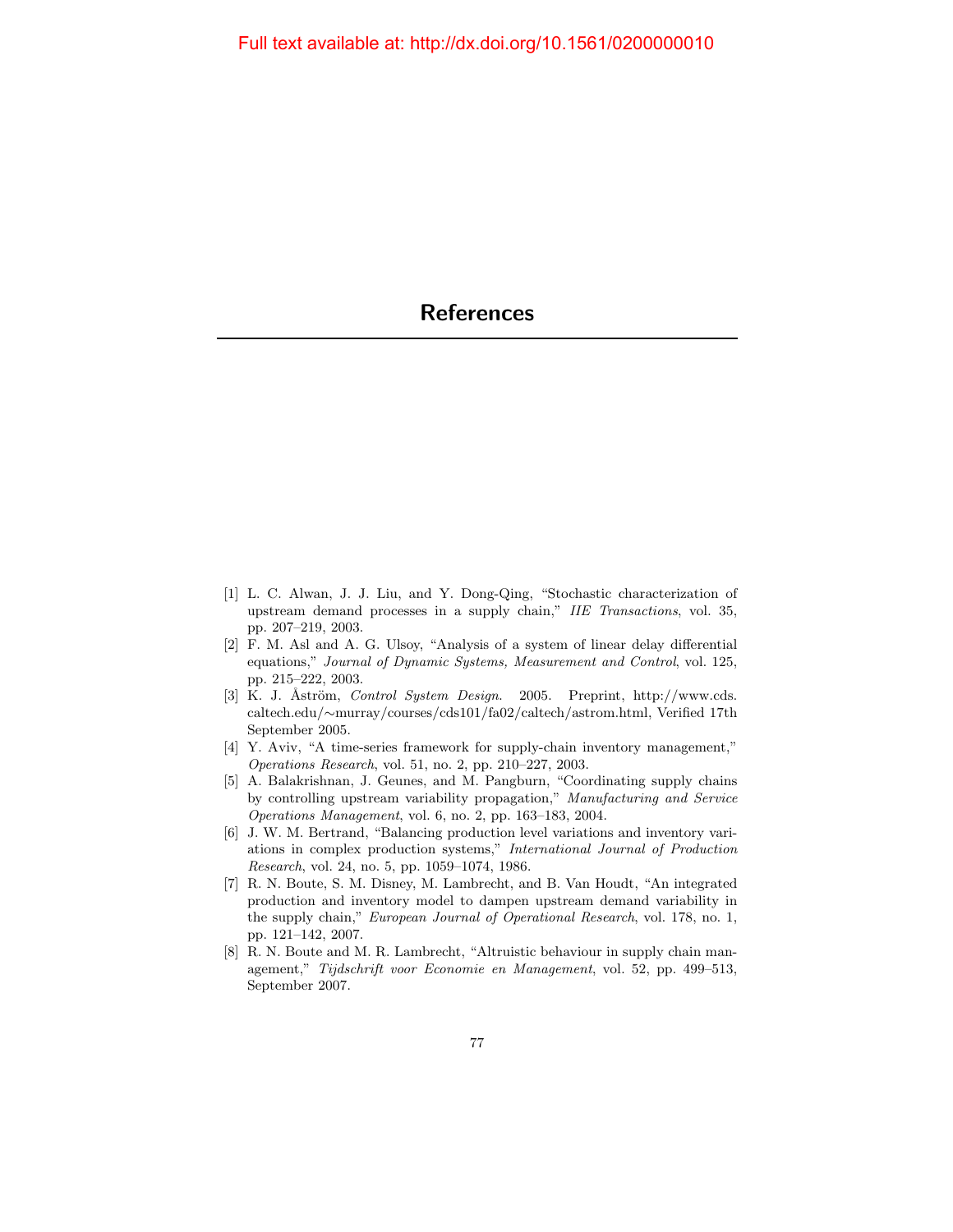- [9] G. E. P. Box and G. M. Jenkins, Time Series Analysis Forecasting and Control. San Francisco: Holden-Day, 1970.
- [10] J. R. Buck and T. W. Hill, "Laplace transforms for the economic analysis of deterministic problems in engineering," The Engineering Economist, vol. 16, no. 4, pp. 247–263, 1971.
- [11] J. Butman, "A pain in the (supply) chain," Harvard Business Review, vol. 80, no. 5, pp. 31–44, 2002.
- <span id="page-11-0"></span>[12] G. Cachon, "Supply chain coordination with contracts," in Supply Chain Management: Design, Coordination and Operations, (A. de Kok and S. Graves, eds.), pp. 229–339, 2003.
- [13] G. Cachon and M. Fisher, "Campbell soup's continuous product replenishment program: Evaluation and enhanced decision rules," Production and Operations Management, vol. 6, pp. 266–276, 1997.
- [14] D. C. Chatfield, J. G. Kim, T. P. Harrison, and J. C. Hayya, "The bullwhip effect ∼ Impact of stochastic lead time, information quality, and information sharing: A simulation study," *Production and Operations Management*, vol. 13, no. 4, pp. 340–353, 2004.
- [15] F. Chen and R. Samroengraja, "The stationary beer game," Production and Operations Management, vol. 9, no. 1, pp. 19–30, 2000.
- [16] Y. F. Chen and S. M. Disney, "The myopic order-up-to policy with a feedback controller," International Journal of Production Research, vol. 45, no. 2, pp. 351–368, 2007.
- [17] Y. F. Chen, Z. Drezner, J. K. Ryan, and D. Simchi-Levi, "Quantifying the Bullwhip effect in a simple supply chain: The impact of forecasting, lead-times and information," Management Science, vol. 46, pp. 436–443, 2000.
- [18] P. Childerhouse, J. Aitken, and D. R. Towill, "Analysis and design of focused demand chains," Journal of Operations Management, vol. 20, pp. 675–689, 2002.
- [19] M. Christopher and D. R. Towill, "Developing market specific supply chain strategies," International Journal of Logistics Management, vol. 13, no. 1, pp. 1–14, 2002.
- [20] R. M. Corless, "The Lambert W function," http://www.cecm.sfu.ca/ publications/organic/rutgers/node34.html, Verified July, 2004.
- [21] R. M. Corless, G. H. Gonnet, D. E. G. Hare, D. J. Jeffrey, and D. E. Knuth, "On the Lambert W function," Advances in Computational Mathematics, vol. 5, pp. 329–359, 1996.
- [22] R. Croson and K. Donohue, "Experimental economics and supply-chain management," Interfaces, vol. 32, no. 5, pp. 74–82, 2002.
- [23] R. Croson and K. Donohue, "Impact of POS data sharing on supply chain management: An experimental study," Production and Operations Management, vol. 12, no. 1, pp. 1–11, 2003.
- [24] J. Dejonckheere, S. M. Disney, M. R. Lambrecht, and D. R. Towill, "Measuring and avoiding the bullwhip effect: A control theoretic approach," *European* Journal of Operational Research, vol. 147, no. 3, pp. 567–590, 2003.
- [25] J. Dejonckheere, S. M. Disney, M. R. Lambrecht, and D. R. Towill, "The impact of information enrichment on the bullwhip effect in supply chains: A control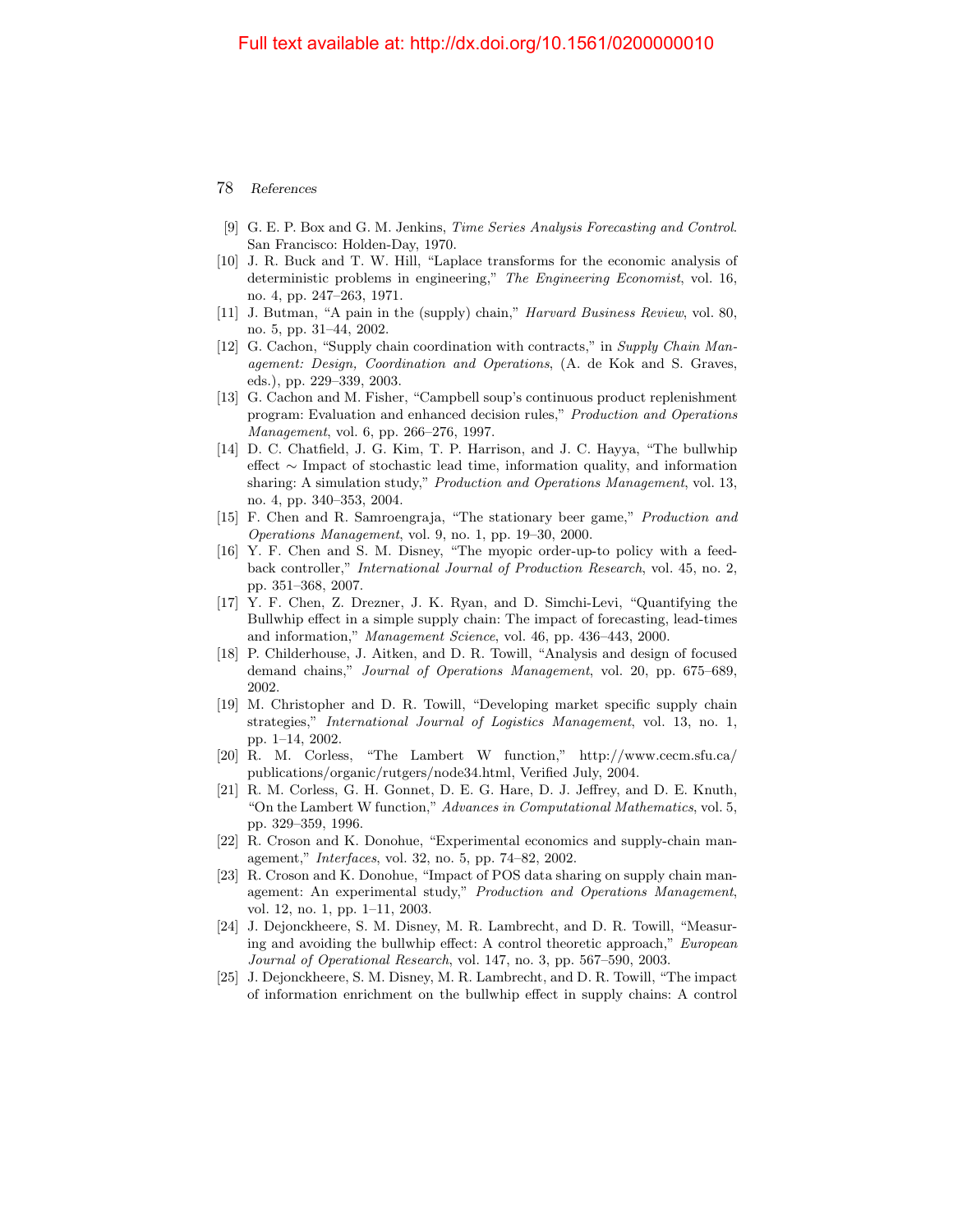engineering perspective," European Journal of Operational Research, vol. 153, no. 3, pp. 727–750, 2004.

- [26] S. M. Disney, The Production and Inventory Control Problem in Vendor Managed Inventory Supply Chains. PhD thesis, Cardiff University, Wales, 2001.
- [27] S. M. Disney, Y. F. Chen, W. Van de Velde, R. Warburton, G. Gaalman, M. Lambrecht, and D. R. Towill, "Economics of the bullwhip effect," Annual INFORMS International Conference, Hong Kong, June 25–28 2006.
- [28] S. M. Disney, I. Farasyn, M. Lambrecht, D. R. Towill, and W. Van de Velde, "Taming the bullwhip effect whilst watching customer service in a single echelon of a supply chain," European Journal of Operational Research, vol. 173, pp. 151– 172, 2006.
- [29] S. M. Disney, I. Farasyn, M. R. Lambrecht, D. R. Towill, and W. Van de Velde, "Controlling bullwhip and inventory variability with the golden smoothing rule," European Journal of Industrial Engineering, vol. 1, no. 3, pp. 241–265, 2007.
- [30] S. M. Disney and R. W. Grubbström, "The economic consequences of a production and inventory control policy," International Journal of Production Research, vol. 42, no. 17, pp. 3419–3431, 2004.
- [31] S. M. Disney, M. Lambrecht, D. R. Towill, and W. Van de Velde, "The value of coordination in a two echelon supply chain: Sharing information, policies and parameters," IIE Transactions, vol. 40, no. 3, pp. 341–355, 2008.
- [32] S. M. Disney, P. McCullen, and R. J. Saw, "Dynamic supply chain design: Square root law for bullwhip," in Proceedings of the International Symposium on Logistics, China: Beijing, July 9–12 2006.
- [33] S. M. Disney and M. M. Naim, "Improving the effectiveness of supply chains," in 15th International Conference on Production Research, pp. 637–640, Limerick, August 1999.
- [34] S. M. Disney, M. M. Naim, and A. Potter, "Assessing the impact of e-business on supply chain dynamics," International Journal of Production Economics, vol. 89, no. 2, pp. 109–118, 2004.
- [35] S. M. Disney, D. R. Towill, and W. Van de Velde, "Variance amplification and the golden ratio in production and inventory control," International Journal of Production Economics, vol. 90, no. 3, pp. 295–309, 2004.
- [36] M. Fliess, R. Marquez, and H. Mounier, "An extension of productive control, PID regulators and smith predictors to some linear delay systems," International Journal of Control, vol. 75, pp. 728–743, 2002.
- [37] J. Forrester, Industrial Dynamics. USA, Cambridge, MA: MIT Press, 1961.
- [38] G. Gaalman and S. M. Disney, "State space investigation of the bullwhip problem with ARMA(1,1) demand processes," International Journal of Production Economics, vol. 104, no. 2, pp. 327–339, 2006.
- [39] G. Gaalman and S. M. Disney, "On bullwhip in a family of Order-Up-To policies with ARMA(2,2) demand and arbitrary lead-times," Accepted for publication in the International Journal of Production Economics, http://dx.doi.org/10.1016/j.ijpe.2006.11.024, 2007.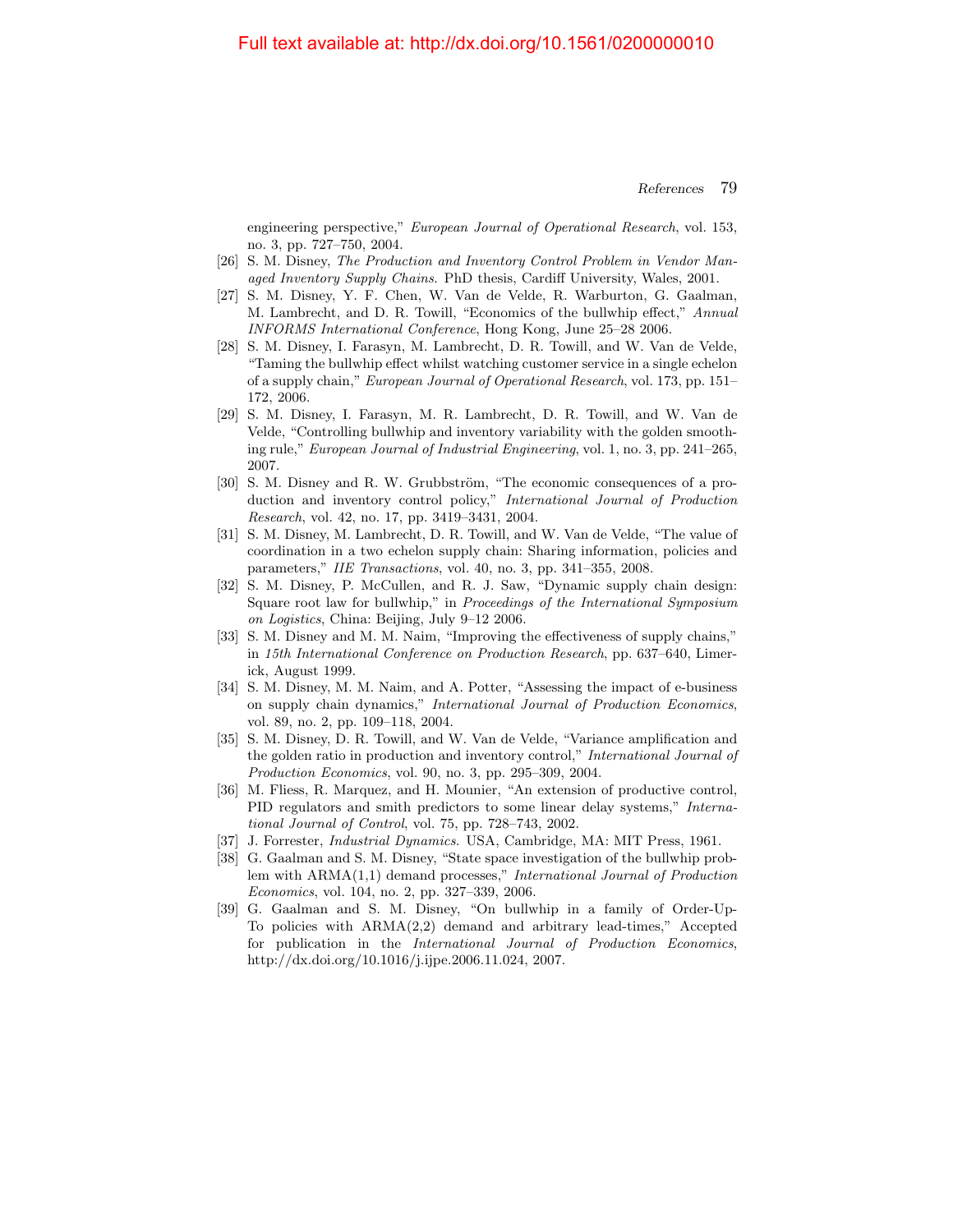- [40] G. Gaalman and S. M. Disney, "On the echelon-order-up-to policy: A stochastic optimal control approach," in Manufacturing and Service Operations Management Conference, Beijing, June 18–19 2007.
- [41] S. C. Graves, "A single-item inventory model for a non-stationary demand process," Manufacturing and Service Operations Management, vol. 1, no. 1, pp. 50–61, 1999.
- [42] R. W. Grubbström, "On the application of the Laplace transform to certain economic problems," Management Science, vol. 13, no. 7, pp. 558–567, 1967.
- [43] J. H. Hammond, "Barilla SpA(A)," in Harvard Business School Case 6-694- 046, Boston, MA, 1994.
- [44] K. Hoberg, J. R. Bradley, and U. W. Thonemann, "Analysing the effect of the inventory policy on order and inventory variability with linear control theory," European Journal of Operational Research, vol. 176, no. 3, pp. 1620–1642, 2007.
- [45] W. Holland and M. S. Sodhi, "Quantifying the effect of batch size and order errors on the bullwhip effect using simulation," International Journal of Logistics Research and Applications, vol. 7, no. 3, pp. 251–261, 2004.
- [46] H. Holweg, S. M. Disney, J. Holmström, and J. Småros, "Supply chain collaboration: Making sense of the strategy continuum," European Management Journal, vol. 23, no. 2, pp. 170–181, 2005.
- [47] T. Hosoda, The Principles Governing the Dynamics of Supply Chains. PhD thesis, Cardiff University, UK, 2005.
- [48] T. Hosoda and S. M. Disney, "The governing dynamics of supply chains: The impact of altruistic behavior," Automatica, vol. 42, pp. 1301–1309, 2006.
- [49] T. Hosoda and S. M. Disney, "The impact of market demand mis-specification on a two-level supply chain," under review at the International Journal of Production Economics, 2008.
- [50] D. Hoyt, "Solectron: From contract manufacturer to global supply chain integrator," in Stanford University Graduate School of Business, Case GS-24, Stanford, CA, 2001.
- <span id="page-13-0"></span>[51] IBM Business Consulting Services, The Specialized Enterprise: A Fundamental Redesign of Firms and Industries, p. 21. 2005.
- [52] F. R. Jacobs, "Playing the beer distribution game over the internet," Production and Operations Management, vol. 9, no. 1, pp. 31–39, 2000.
- [53] E. I. Jury, Theory and Application of the Z-Transform Method. New York: Robert E. Krieger Publishing Company, 1964.
- [54] R. E. Kalman, "A new approach to linear filtering and prediction problems," Transactions of the ASME-Journal of Basic Engineering, vol. 82, no. Series D, pp. 35–45, 1960.
- [55] H.-K. Kim and J. K. Ryan, "The cost impact of using simple forecasting techniques in a supply chain," Navel Research Logistics, vol. 50, pp. 388–411, 2003.
- [56] J. G. Kim, D. C. Chatfield, T. P. Harrison, and J. C. Hayya, "Quantifying the bullwhip effect in a supply chain with stochastic lead time," European Journal of Operational Research, vol. 173, pp. 617–636, 2006.
- [57] S. Konicki, "Now in bankruptcy, Kmart struggled with supply chain," Information Week, http://www.informationweek.com/story/IWK20020125S0020 Verified on 28th January, 2002.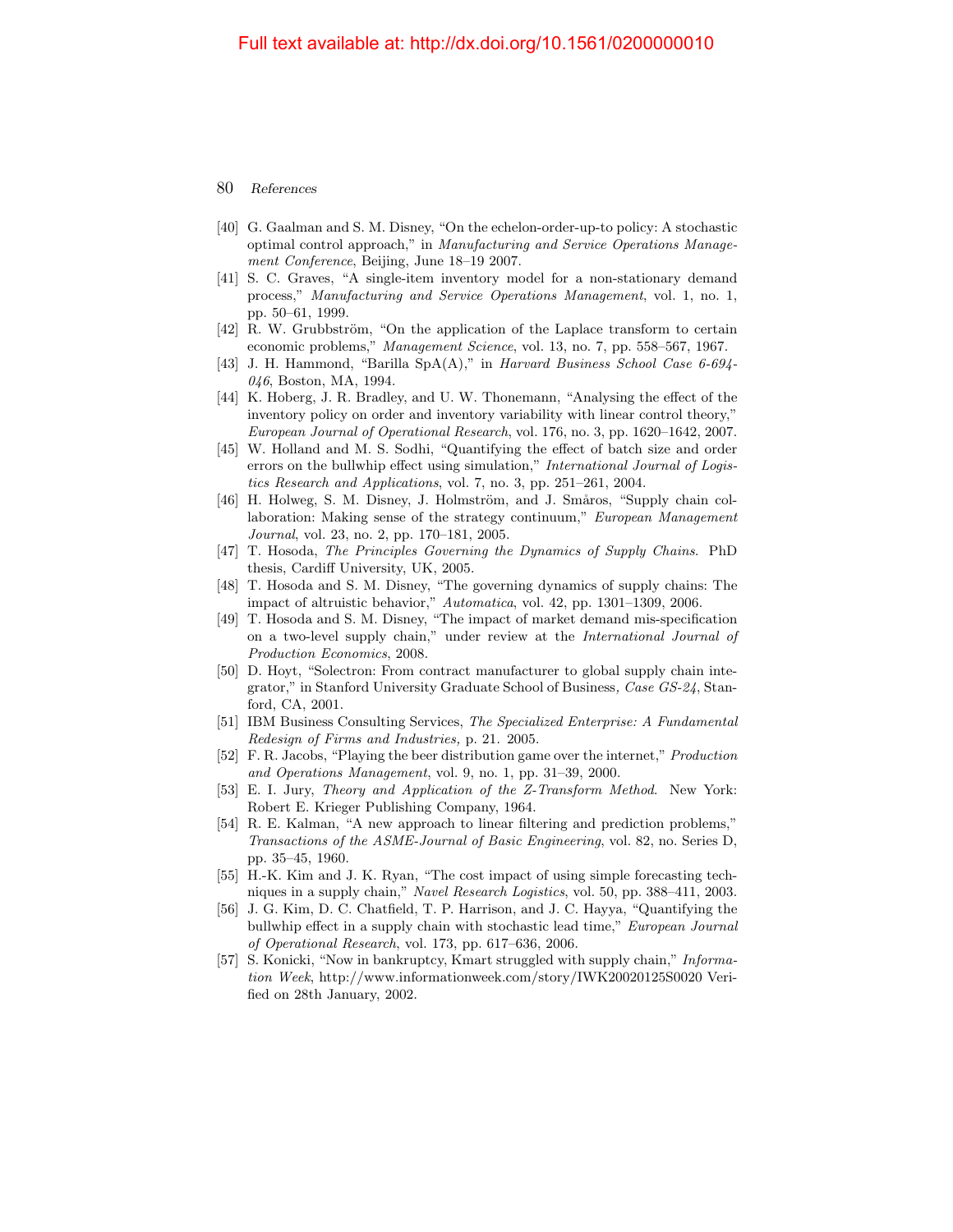#### Full text available at: http://dx.doi.org/10.1561/0200000010

- [58] A. Kuper and D. Branvold, "Innovation diffusion at Hewlett Packard," in Supply Chain Management: Innovations for Education, (M. E. Johnson and D. F. Pyke, eds.), pp. 205–218, FL: Miami, 2000.
- [59] D. A. Lam and J. A. Miron, "The effects of temperature on human fertility," Demography, vol. 33, no. 3, pp. 291–305, 1996.
- [60] C. C. Lee and W. H. J. Chu, "Who should control inventory in a supply chain?," European Journal of Operational Research, vol. 164, pp. 158–172, 2005.
- [61] H. L. Lee, V. Padmanabhan, and S. Whang, "The bullwhip effect in supply chains," Sloan Management Review, vol. 38, no. 3, pp. 93–102, 1997.
- [62] H. L. Lee, V. Padmanabhan, and S. Whang, "Information distortion in a supply chain: The bullwhip effect," Management Science, vol. 43, no. 4, pp. 546–558, 1997.
- [63] H. L. Lee, V. Padmanabhan, and S. Whang, "Comments on "information distortion in a supply chain: The bullwhip effect" The bullwhip effect: A reflection," Management Science, vol. 50, no. 12, pp. 1887–1893, 2004.
- [64] A. Looman, F. A. J. Ruttins, and L. de Boer, "Designing ordering and inventory management methodologies for purchased parts," Journal of Supply Chain Management, vol. 38, no. 12, pp. 22–29, 2002.
- [65] J. A. D. Machuca and R. P. Barajas, "A computerized network version of the beer game via the Internet," Systems Dynamic Review, vol. 13, no. 4, pp. 323– 340, 1997.
- [66] D. H. Maister, "Centralisation of inventories and the 'Square Root Law'," International Journal of Physical Distribution, vol. 6, no. 3, pp. 124–134, 1976.
- [67] S. Makridakis, A. Andersen, R. Carbone, R. Fildes, M. Hibon, R. Lewandowski, J. Newton, R. Parzen, and R. Winkler, "The accuracy of extrapolation (time series) methods: Results of a forecasting competition," Journal of Forecasting, vol. 1, pp. 11–153, 1982.
- <span id="page-14-0"></span>[68] C. L. Munson, J. Hu, and M. Rosenblatt, "Teaching the costs of uncoordinated supply chains," Interfaces, vol. 33, no. 3, pp. 24–39, 2003.
- [69] N. H. Mustaffa and S. M. Disney, "Approaches to solving the inventory routing problem," in EUROMA International Conference on Operations and Global Competitiveness, pp. 767–774, Budapest: Hungary, June 19–22 2005.
- [70] J. F. Muth, "Optimal properties of exponentially weighted forecasts," Journal of the American Statistical Association, vol. 55, pp. 299–306, 1960.
- [71] G. Ortmeyer, J. Quelch, and W. Salmon, "Restoring credibility to retail pricing," Sloan Management Review, vol. Fall, pp. 55–66, 1991.
- [72] Y. Ouyang and C. Daganzo, "Characterization of the bullwhip effect in linear, time-invariant supply chains: Some formulae and tests," Management Science, vol. 52, no. 10, pp. 1544–1556, 2006.
- [73] B. Peleg, "STMicroelectronics e-chain optimization project: Achieving streamlined operations through collaborative forecasting and inventory management," in Stanford Global Supply Chain Management Forum Case, Stanford, CA: Stanford University, 2003.
- [74] A. Potter and S. M. Disney, "Bullwhip and batching: An exploration," International Journal on Production Economics, vol. 104, no. 2, pp. 408–418, 2006.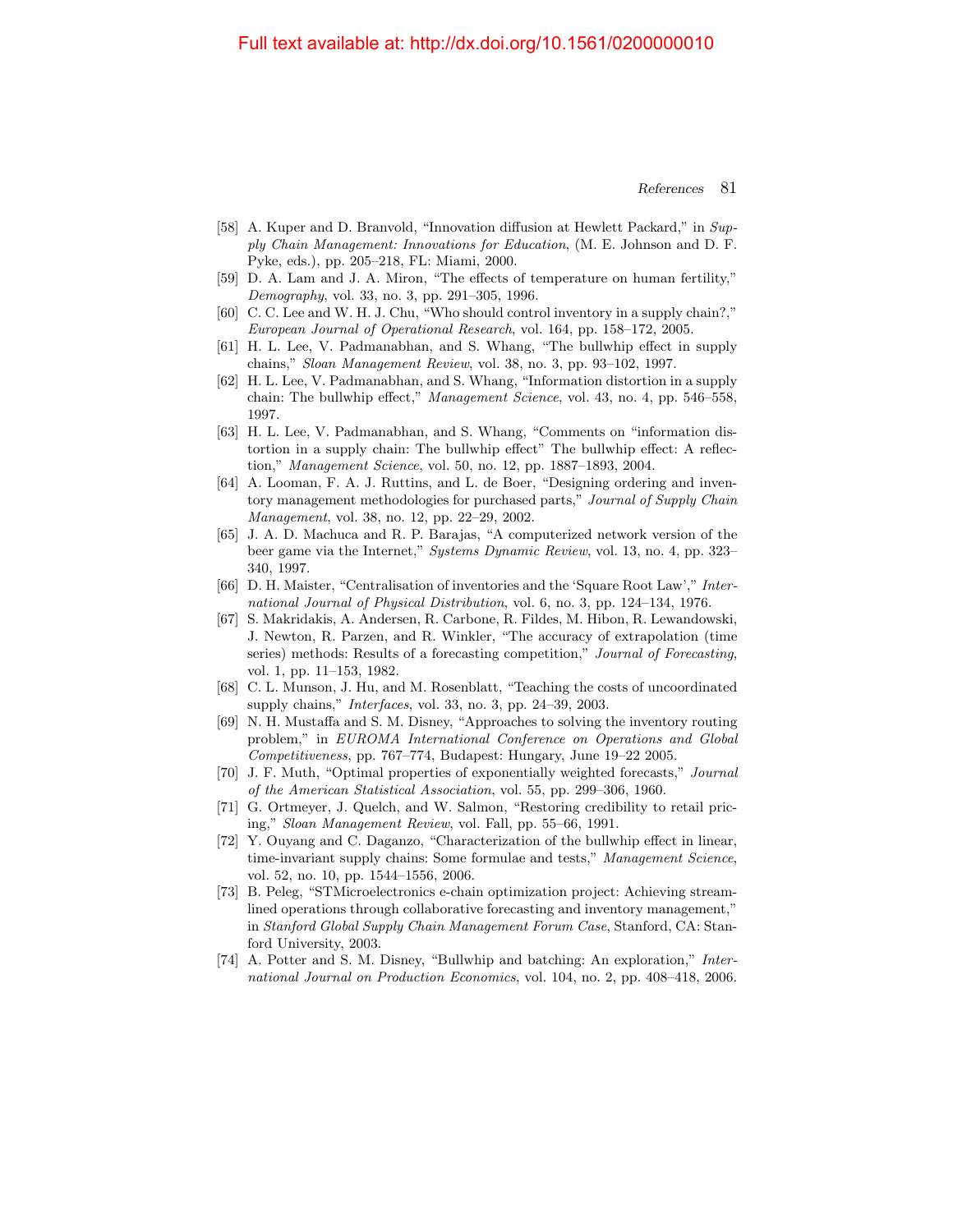- [75] A. Sadeghi and S. M. Disney, "Quantifying the bullwhip effect in a two product supply chain," Working paper, Cardiff University, UK: Cardiff Business School, 2007.
- [76] E. A. Silver, D. F. Pyke, and R. Peterson, Inventory Management and Production Planning and Scheduling. New York, USA: John Wiley and Sons, 1998.
- [77] D. Simchi-Levi, P. Kaminsky, and E. Simchi-Levi, Designing and Managing the Supply Chain: Concepts, Strategies and Case Studies. McGraw-Hill International Edition, 1998.
- [78] H. Simon, "On the application of servomechanism theory in the study of production control," Econometrica, vol. 20, pp. 247–268, 1952.
- [79] O. J. Smith, "A controller to overcome dead time," Instrument Society of Amer $ica - Journal$ , vol. 6, no. 2, pp. 28–33, 1959.
- [80] J. D. Sterman, "Modelling managerial behaviour: Misperceptions of feedback in a dynamic decision making experiment," Management Science, vol. 35, no. 3, pp. 321–339, 1989.
- [81] D. R. Towill, "1961 and all that: The influence of Jay Forrester and Jack Burbidge on the design of modern manufacturing systems," in *Proceedings of the* 1994 International Systems Dynamics Conference on Business Decision Making, pp. 105–115, Stirling, 1994.
- [82] D. R. Towill, M. R. Lambrecht, S. M. Disney, and J. Dejonckheere, "Explicit filters and supply chain design," Journal of Purchasing and Supply Management, vol. 9, no. 2, pp. 73–81, 2003.
- [83] Y. Z. Tsypkin, "Theory of pulse systems," (in Russian), Moscow: State Press for Physics and Mathematical Literature, 1958.
- [84] Y. Z. Tsypkin, *Sampling Systems Theory and its Application*, Vol. 2. Oxford: Pergamon Press, 1964.
- [85] A. Tustin, "The effects of backlash and of speed-dependent friction on the stability of closed-cycle control systems," Journal of the IEE Part IIA, vol. 94, pp. 143–151, 1947.
- [86] A. Tustin, "A method of analysing the behaviour of linear systems in terms of time series," *Journal of the IEE Part IIA*, vol. 94, pp. 130–142, 1947.
- [87] A. Tustin, "A method of analysing the effect of certain kinds of non-linearity in closed-cycle control systems," Journal of the IEE Part IIA, vol. 94, pp. 152–160, 1947.
- [88] A. Tustin, "The nature of the operator's response in manual control and its implementations for controller design," Journal of the IEE Part IIA, vol. 94, pp. 190–202, 1947.
- [89] C. Van Horne and P. Marier, "The Quebec wood supply game: An innovative tool for knowledge management and transfer," available for download at http://forac.fsg.ulaval.ca/fileadmin/docs/Publications/QCWoodSupplyGame. pdf, 2007.
- [90] H. J. Vassian, "Application of discrete variable servo theory to inventory control," Journal of the Operations Research Society of America, vol. 3, no. 3, pp. 272–282, 1955.